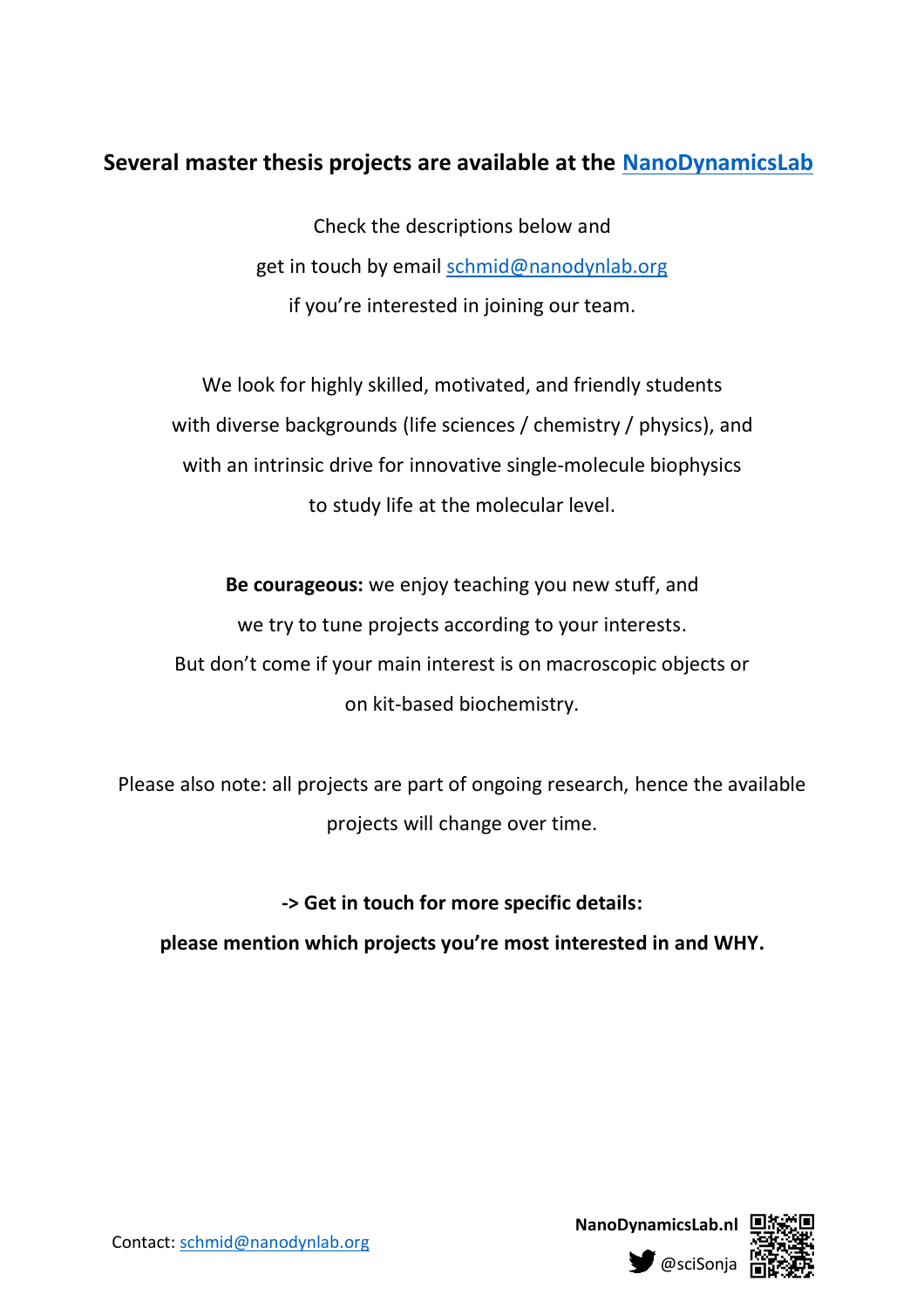### Project 1: **Nano-cavities for new & improved single-molecule FRET**

Single-molecule FRET is a uniquely powerful technique to resolve protein interactions and protein conformational changes, even at the single-molecule level! A current limitation is, however, the very low nano-molar concentration that is usually needed to resolve *single* molecules. This limits the study of many highly relevant low-affinity interactions that e.g. control the function of chaperone proteins. To solve this problem, we are developing a new detection scheme (Figure 1): we use 100nm small nano-cavities – so-called zero-mode waveguides – to overcome the typical concentration limit in single-molecule FRET studies, with the goal to observe in real-time the formation and dissociation of protein complexes in the Hsp90 chaperone system.



*Figure 1: (a) Conformational changes in single proteins are revealed by FRET and TIRF microscopy, here illustrated with a cross-section view through the microscope objective and a zoom view of the coverslip at molecular scale. (b) Low-affinity interactions will be studied using advanced zero-mode waveguides where only molecules in tiny wells are visible, while those in the background stay dark. This enables single-molecule resolution at physiological concentrations.*

**The goal** of this project is to use the newest generation of zero-mode waveguides (zmw) to overcome the traditional concentration limit in single-molecule FRET, and thereby enable the study of many essential low-affinity complexes. You will get to play with these sophisticated zmw nanostructures (Figure 2), and watch single molecules come and go in real-time.



*Figure 2: Zero-mode waveguides photo (left) and electron-micrograph (right) with 200nm diameter cavities. (Images courtesy of Caneva Lab, TU Delft.)*

- You will observe how biomolecules (DNA or proteins) interact at the single-molecule level.
- You will use surface chemistries to create functionalized, bio-compatible zero-mode waveguides.
- You will learn to independently run & control single-molecule FRET experiments.

Project in collaboration with [Sabina Caneva,](http://canevalab.com/) 3mE, TU Delft.



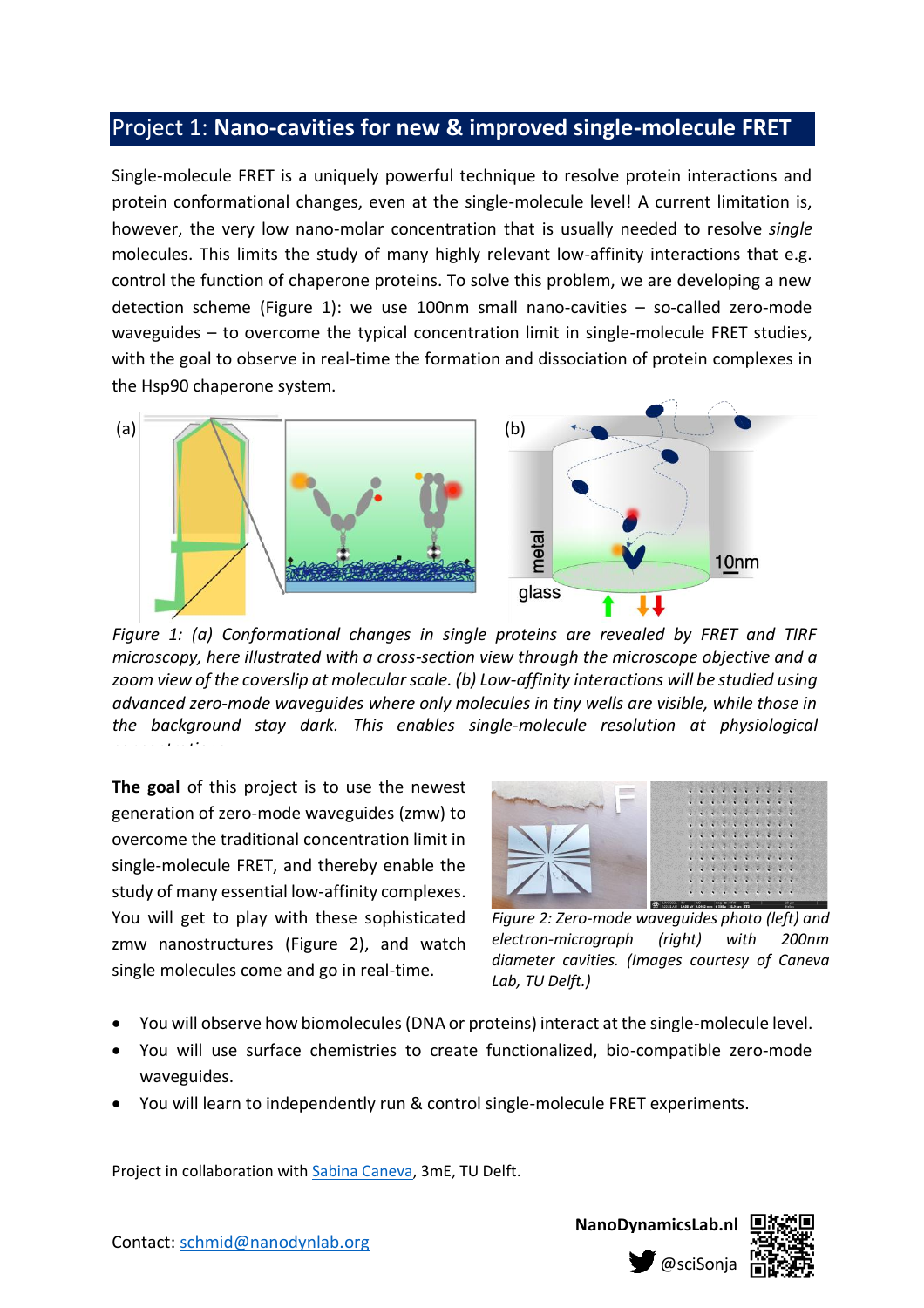## Project II: **Direct observation of the photocurrent of PhotoSystem I**

Photosynthesis powers virtually all life on earth, and Photosystem I (PSI) is the most efficient molecular machine on the planet. Typically, PSI function is measured using fast optical spectroscopies. However, the central function of PSI is to convert light energy into a transmembrane potential. Therefore, we aim to establish a much more direct *electrical* detection of PSI's function, bearing the potential for time-resolved single-molecule recordings of PSI activity.



*Figure 1: PSI functions in the linear electron transport chain together with PSII. PSII uses light energy to split water into electrons, protons and oxygen. PSI accepts the electrons and uses light energy to generate the reducing power to convert NADP<sup>+</sup>+ H<sup>+</sup> into NADPH.* 

**The goal** of this project is to directly measure the photocurrent (more specifically, the electrical membrane potential) produced by PSI under light exposure. To this end, you will purify PSI from spinach, embed it into a free-standing lipid bilayer separating *FIGURE CAIN, PSI CONVERTS LIGHT CONVERTS* two buffer reservoirs, and detect the potential change upon light exposure. Establishing this most direct photo-current detection represents a big step forward that may reveal new functional features, such as bursts and pausing of single PSI molecules that are undetectable using existing bulk techniques.



*Fig. 2: A minimal system for the direct observation of the photocurrent of PSI embedded in a free-standing lipid bilayer.*

- You will learn to purify PSI from spinach.
- You will learn to build free-standing lipid bilayers as used in nanopore sequencing technology and run corresponding electrical recordings.
- You will develop a new and most direct detection scheme for photosynthetic activity with the potential to enable radically new experiments leading to previously inaccessible discoveries.

Project in collaboration with [Emilie Wientjes](https://www.wur.nl/en/Persons/Emilie-dr.-IE-Emilie-Wientjes.htm) (BIP)

Contact: [schmid@nanodynlab.org](mailto:schmid@nanodynlab.org)

**NanoDynamicsLab.nl**

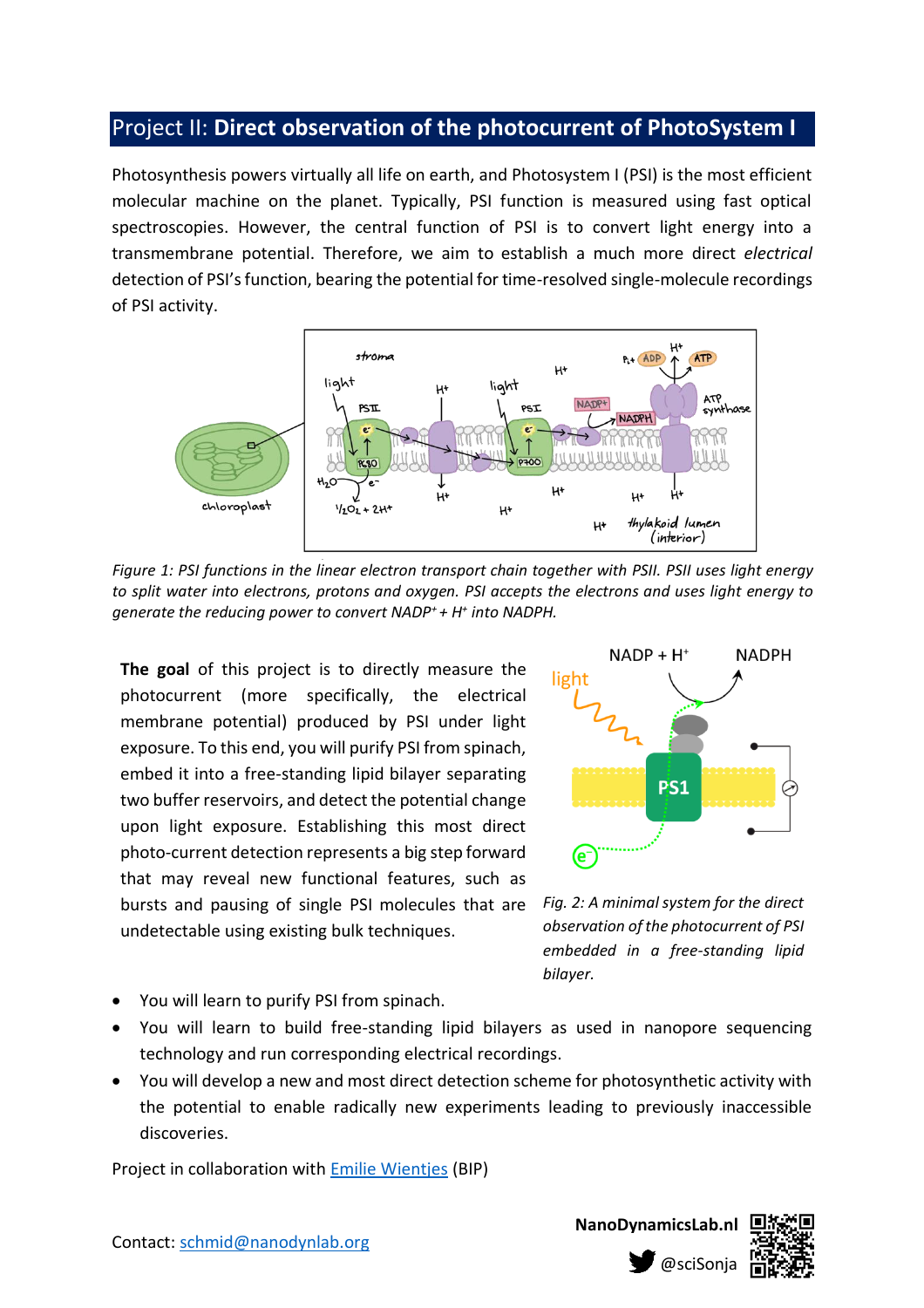#### Project III: **Super-resolution imaging of bacterial microcompartments**

Did you know that bacteria have organelles? Yes, they do and some of them are called Bacterial Micro-Compartments (BMCs). BMCs are proteinaceous organelles that facilitate efficient metabolism in bacteria and protect them against toxic reaction intermediates (Figure 1). Many questions remain open on how BMCs can do what they do, in particular regarding import and export of compounds into/out of BMCs.



*Figure 1: Bacterial microcompartments are 100-400nm protein shells that are filled with specific, encapsulated enzymes. Pressing research interests include: (I) import and export through nanopores in their protein shell (similar to viral capsids); (II) control of enzyme encapsulation; and (III) re-purposing BMCs for green biotech applications.*

**The goal** of this project is to gain a better molecularlevel understanding of specific enzyme encapsulation into BMCs. To this end, we fuse an encapsulation peptide (EP) to a fluorescent reporter protein (FP). You will use advanced fluorescence microscopy to image BMC-encapsulated FPs in Clostridia, to obtain a more precise image of the encapsulation efficiency, the number of encapsulated molecules per BMC, and the heterogeneity or homogeneity between individual BMCs.



*Figure 2: GFP-fused to an encapsulation peptide (EP) to monitor BMC encapsulation in Clostridium beijerinckii.*

**Altogether, we offer you to investigate one of the most pressing questions in current research on BMCs and their application to produce industry-relevant chemicals. This project is an interdisciplinary collaboration between the laboratories of microbiology [\(Kengen](https://www.wur.nl/en/Persons/Serve-dr.-SWM-Serve-Kengen.htm) group) and biophysics [\(Hohlbein](https://jhohlbein.com/) & [Schmid](https://www.nanodynamicslab.nl/) groups) at WUR.**

**Interdisciplinary skills** that you will obtain in this thesis:

- Hands on experience with *Clostridium beijerinckii,* an anaerobe non-model organism, next to the regular aerobe model organism *E. coli*.
- Plasmid construction for the expression of fluorescent proteins (FPs).
- Advanced *in vivo* imaging technologies, such as super-resolution imaging.
- Quantitative image analysis to elucidate the molecular basis of BMC encapsulation.

**NanoDynamicsLab.nl**

@sciSonja



Contact: [schmid@nanodynlab.org](mailto:schmid@nanodynlab.org)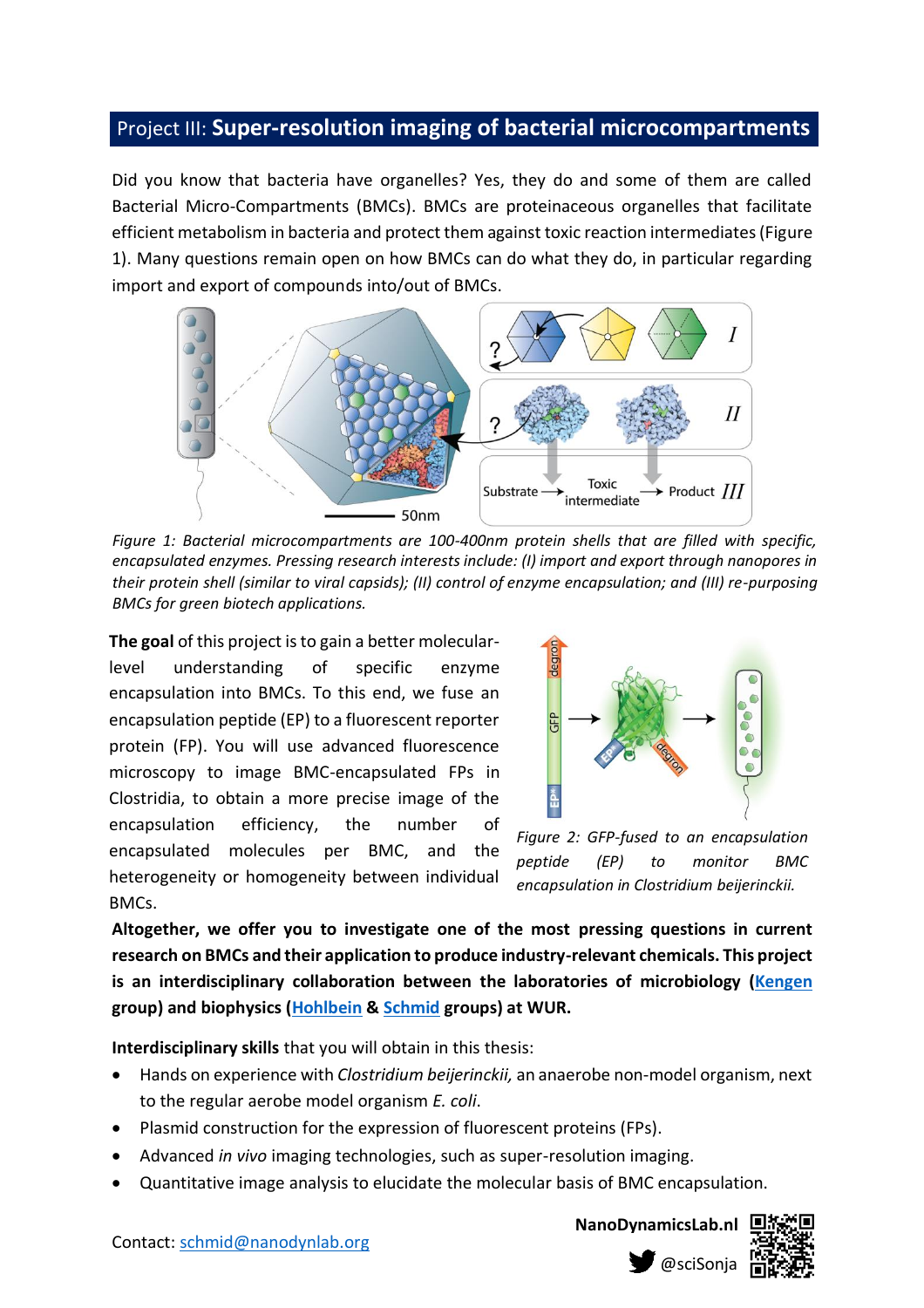## Project IV: **Chaperone chimeras à la Frankenstein studied by smFRET**

To perform their essential functions *in vivo*, proteins rely critically on proper folding. So-called chaperone proteins have evolved to assist in protein folding and activation. Until today, the molecular basis of this assistive action has remained unclear in many cases. Here we employ single-molecule FRET to shed light on the chaperone activity of the heat-shock protein 90 (Hsp90), a central player in protein homeostasis. Interestingly, bacterial and eukaryotic Hsp90 differ drastically, e.g. in the nucleotide dependence of their conformational dynamics. We are interested to identify what causes this striking difference in nucleotide dependence between two structurally very similar proteins. We will create eukaryote/prokaryote chimeras and study the chimera dynamics using single-molecule FRET to identify the minimal functional elements capable of chemical to mechanical energy conversion.



*Figure 1: (a) The heat-shock protein Hsp90 is a homo-dimeric chaperone with an exceptionally slow ATPase function. The closed conformation (crystal structure 2cg9) is shown with nucleotide binding domain (N), middle (M), and C-terminal domain (C). (b) Conformational changes in single Hsp90 proteins are revealed by FRET and TIRF microscopy, here illustrated with a cross-section view through the microscope objective and a zoom view of the coverslip at molecular scale.* 

**The goal** of this project is to identify the crucial elements that dictate Hsp90's function. Specifically, we ask: which bacterial elements do we need to insert into eukaryotic Hsp90, to re-establish bacterial behavior, meaning the coupling of conformational change to ATP hydrolysis. We anticipate to reveal so far unknown mechanisms with sub-molecular precision.



*Figure 2: Protein chimeras between the bacterial homologue (purple) and the eukaryotic homologue (yellow) will be created to inform on the key elements that couple energy consumption to conformational* 

- You will learn to express & purify Hsp90, including biochemical quality control. *change.*
- You will learn to independently run & control single-molecule FRET experiments.
- You will learn to use an enzyme-coupled ATPase assay to assess Hsp90's hydrolysis rate.

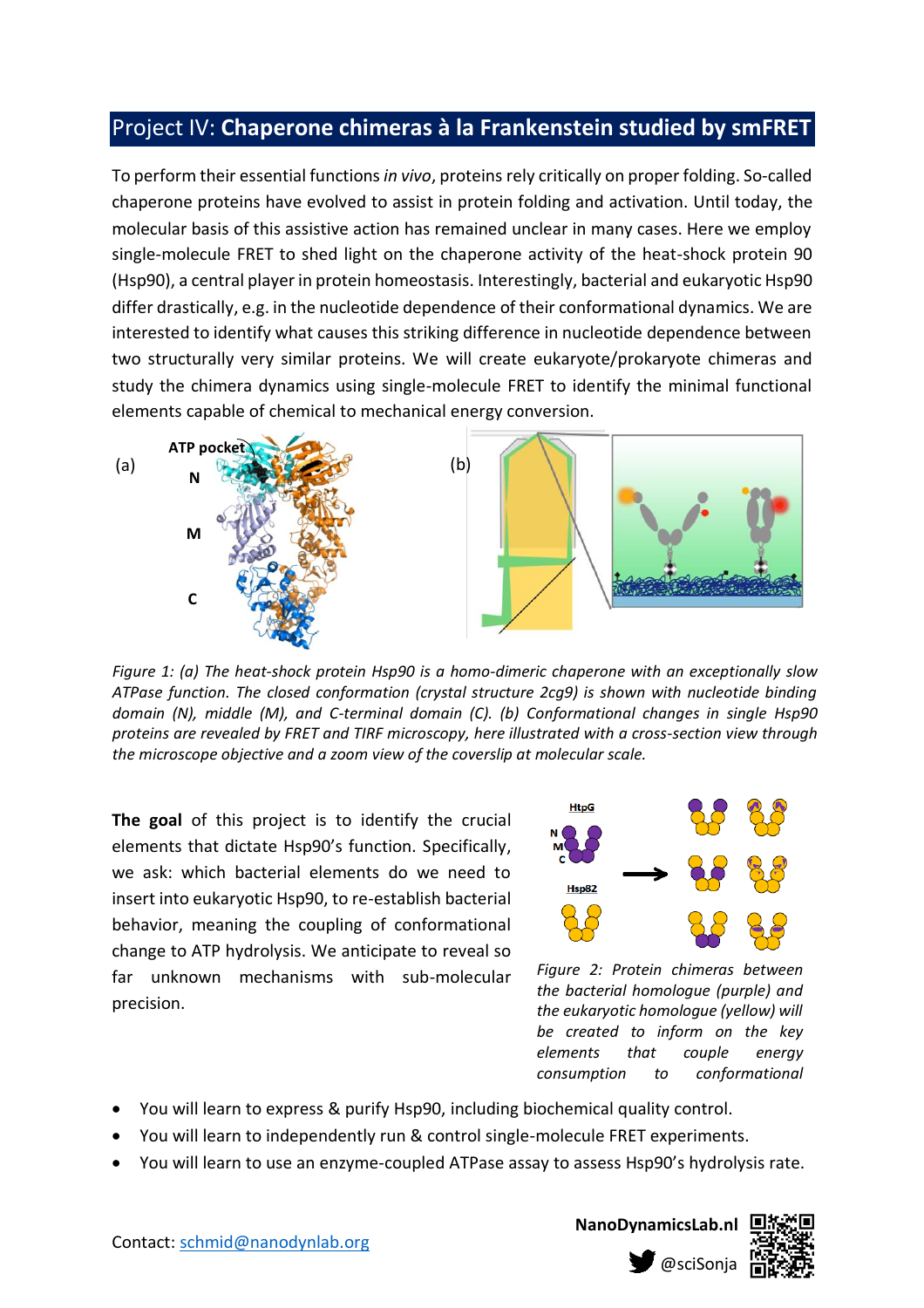# Project V: **Exploring the NEOtrap with CRISPR/Cas9**

We recently developed a new single-molecule technique, the Nanopore Electro-Osmotic trap  $(NEOtrap)^1$ , to trap and sense single proteins in solution using nanopore and DNA-origami technologies (Figure 1). As a label-free single-molecule technique, the NEOtrap bears great potential for the identification and conformation-sensitive monitoring of unmodified proteins in solution with applications in single-molecule proteomics, enzymology, biosensing etc.<sup>2</sup>



*Figure 1: The NEOtrap is formed by docking a DNA-origami sphere onto a solid-state nanopore, which itself creates a hydrodynamic trap for single proteins that are monitored electrically without the need for artificial labels.*

**The goal** of this project is to explore and quantify the trapping potential of the NEOtrap with respect to adverse forces leading to protein escape. Understanding these fundamental processes is key to the interpretation of protein trapping signals, and thus required for protein identification and single-molecule proteomics applications. Cas9 will serve us as a model protein, whose charge can be arbitrarily tuned in corresponding guide RNA and DNA complexes (Figure 2).



*Fig. 2: The CRISPR/Cas9 complex allows one to tune the net charge of the ribonucleoprotein at will.*

- You get to learn one of the newest single-molecule techniques (Nature Nanotechnology 2021).
- You will design and build a CRISPR/Cas9 system with varied global net charge.
- You will be the first to trap and sense single Cas9's label-free using the NEOtrap.
- You will quantify the electro-osmotic trapping potential compared to electrophoretic forces.
- You will potentially explore conformational changes in Cas9.

Contact: [schmid@nanodynlab.org](mailto:schmid@nanodynlab.org)

**NanoDynamicsLab.nl**



<sup>1</sup> Nanopore electro-osmotic trap for the label-free study of single proteins and their conformations. (2021) *Nature Nanotechnology*

<sup>2</sup> The NEOtrap – en route with a new single-molecule technique. (2021) *iScience*